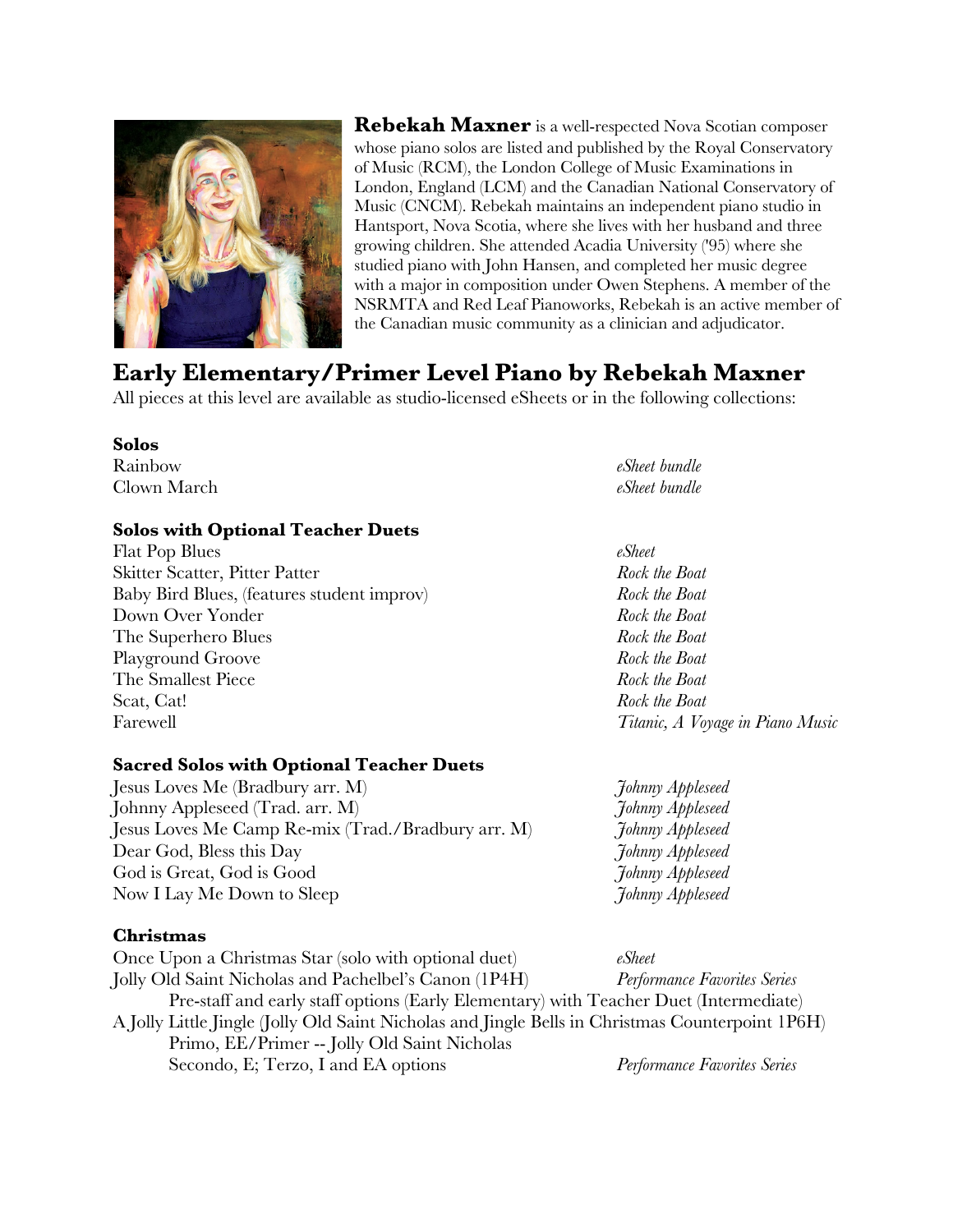

# **Elementary/Prep A Level Piano by Rebekah Maxner**

All pieces at this level are available as studio-licensed eSheets or in the following collections:

#### **Solos**

Icing on the Cake (Snow in the Winter) *eSheet* A Little Piece of History *eSheet bundle* Dribble and Pass *eSheet bundle* Higgledy-Piggledy *eSheet bundle*

## **Solos with Optional Teacher Duets**

Rock the Boat *Rock the Boat*  Pussycat Waltz *Rock the Boat* Uptown Low Down *Rock the Boat*  Pirate's Ire *Rock the Boat*  In a Jam *Rock this Town* Hiccup Rock *Rock this Town* That Mesmerizing Mendelssohn Tune (Berlin arr. Maxner) *Titanic, A Voyage in Piano Music* Salut d'amour (Elgar arr. Maxner) *Titanic, A Voyage in Piano Music*  The Merry Widow Waltz (Lehar arr. Maxner) *Titanic, A Voyage in Piano Music* 

#### **Sacred Solos with Optional Teacher Duets**

Morning Glory (Medley: Grieg's Morning and Morning has Broken) *Johnny Appleseed* God Sees the Little Sparrow Fall (Straub arr. M) *Johnny Appleseed* Joyful, Joyful, We Adore Thee (Beethoven arr. M) *Johnny Appleseed* Matthew, Mark, Luke and John (Trad. arr. M) *Johnny Appleseed*

## **1 Piano 4 Hands**

| Here's the Church, Primo                                 | Johnny Appleseed                 |
|----------------------------------------------------------|----------------------------------|
| The Titanic Song (When That Great Ship Went Down), Primo | Titanic, A Voyage in Piano Music |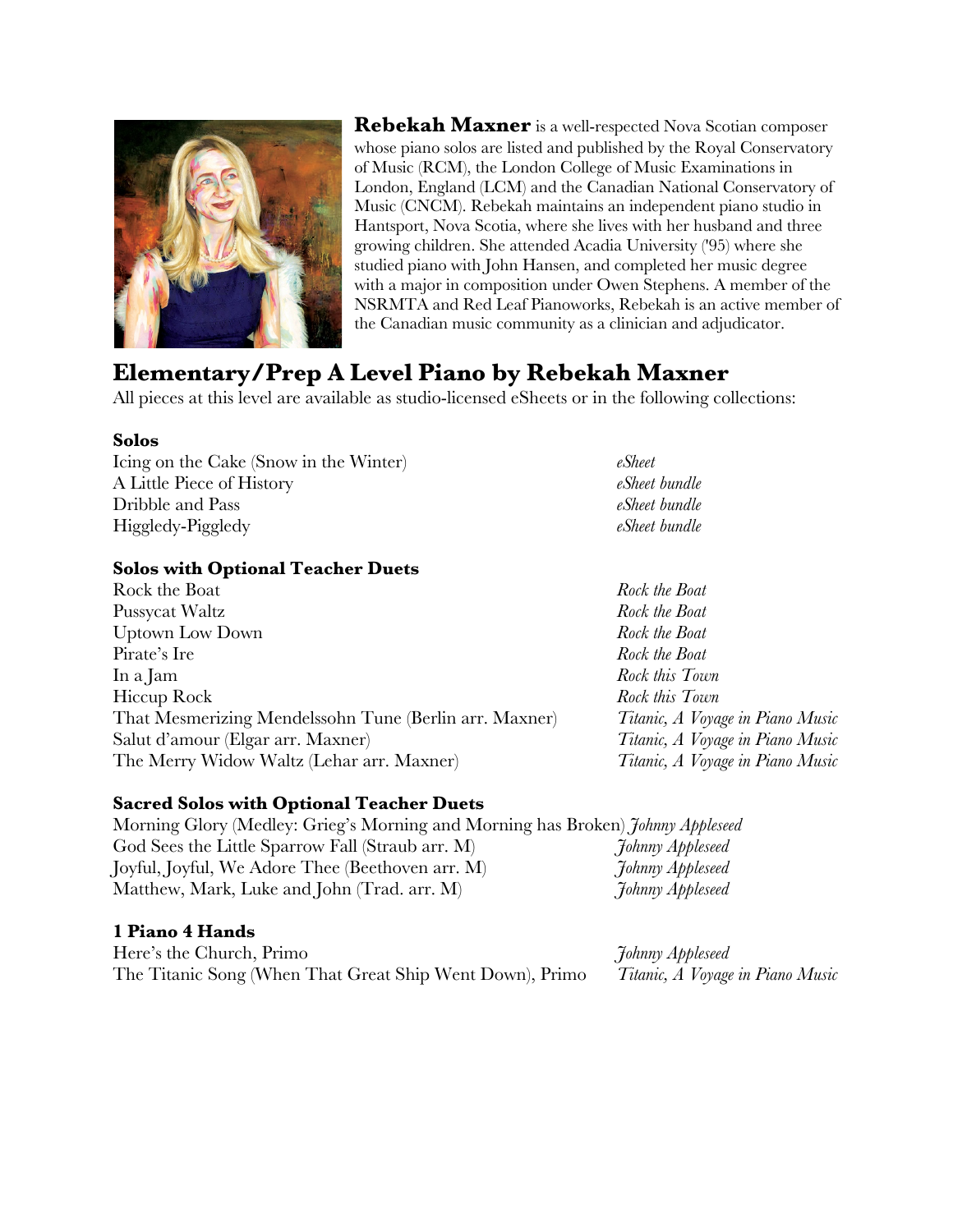

## **Elementary/Prep B Level Piano by Rebekah Maxner**

All pieces at this level are available as studio-licensed eSheets or in the following collections:

#### **Solos**

The Sad Clown Waltzes Alone *Rock this Town* Rock Around the Block *Rock this Town* Rock this Town *Rock this Town* Don't Hurry, Be Hoppy *eSheet*

## **Solos with Optional Teacher Duets**

All Through the Night (Trad. arr. M) *Johnny Appleseed* Forever, Ever After *Rock this Town* Zonko's Big Adventure *Rock this Town* Silver Heels (Moret arr. M) *Titanic, A Voyage in Piano Music* In the Shadows (Finck arr. M) *Titanic, A Voyage in Piano Music* Nearer, My God, to Thee (Mason arr. M) *Titanic, A Voyage in Piano Music*

## **1 Piano 4 Hands**

Here's the Church, Secondo *Johnny Appleseed* Black Tie Showdown, Primo *Rock this Town* The Titanic Song (When That Great Ship Went Down), Secondo *Titanic, A Voyage in Piano Music*

## **1 Piano 6 Hands**

A Jolly Little Jingle (Jolly Old Saint Nicholas and Jingle Bells in Christmas Counterpoint) Jingle Bells, the Secondo (Part II) is Elementary/Prep B piano Part I Early Elementary, Part III options for Intermediate and Early Advanced piano *Performance Favorites Series*

## **Other Publishers**

The Sad Clown Waltzes Alone *Sprouts, Red Leaf Pianoworks Anthology Vol. 1*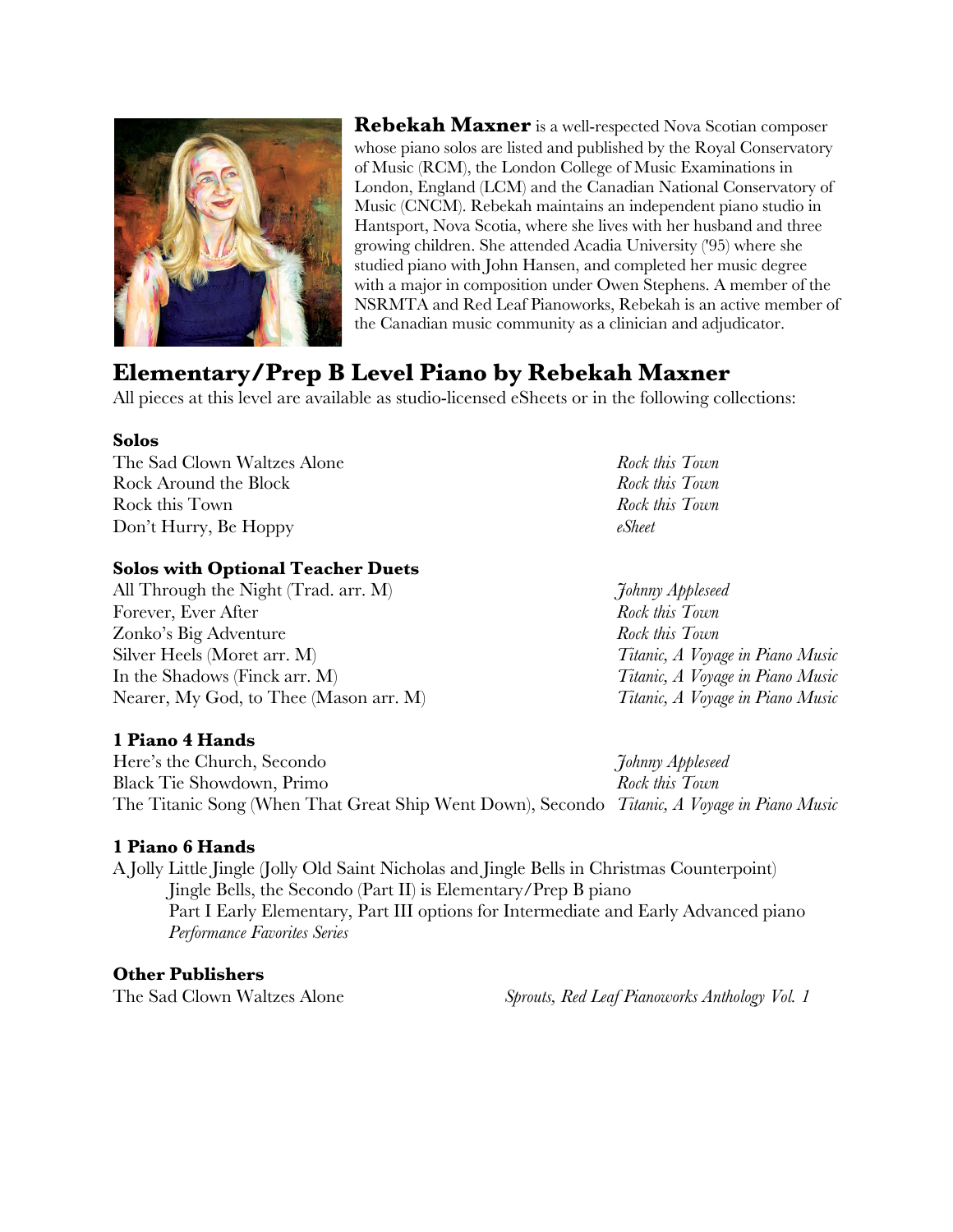

# **Late Elementary Level 1 Piano by Rebekah Maxner**

All pieces at this level are available as studio-licensed eSheets or in the following collections:

#### **Solos**

Jazz! Goes the Weasel *Old MacDonald had the Blues* Mary had a Little Jam *Old MacDonald had the Blues* Back Street Blues *Rock this Town* Elvis Presley, How About a Date? *Rock this Town* The Chicken Sang Bach (On a Saturday Night) *Rock That Train* Out of the Blue *Rock That Train* Boogie Woogie Man (with Ending 1) *Rock That Train* Orange Sunset *The Color Collection Junior* Kaleidoscope Colors *The Color Collection Junior* The Sunny Side of Me *eSheet* Kaleidoscope Dream *eSheet*

## **Solos with optional swing**

Old MacDonald had the Blues *Old MacDonald had the Blues* The Unsinkable Molly Brown *Titanic, A Voyage in Piano Music*

## **1 Piano 4 Hands**

Black Tie Showdown, Secondo *Rock this Town*

## **Other publishers**

Jazz! Goes the Weasel *Grade 1, London College of Music Examinations 2018* Jazz! Goes the Weasel *Level 1 Studies, Royal Conservatory of Music 2015*